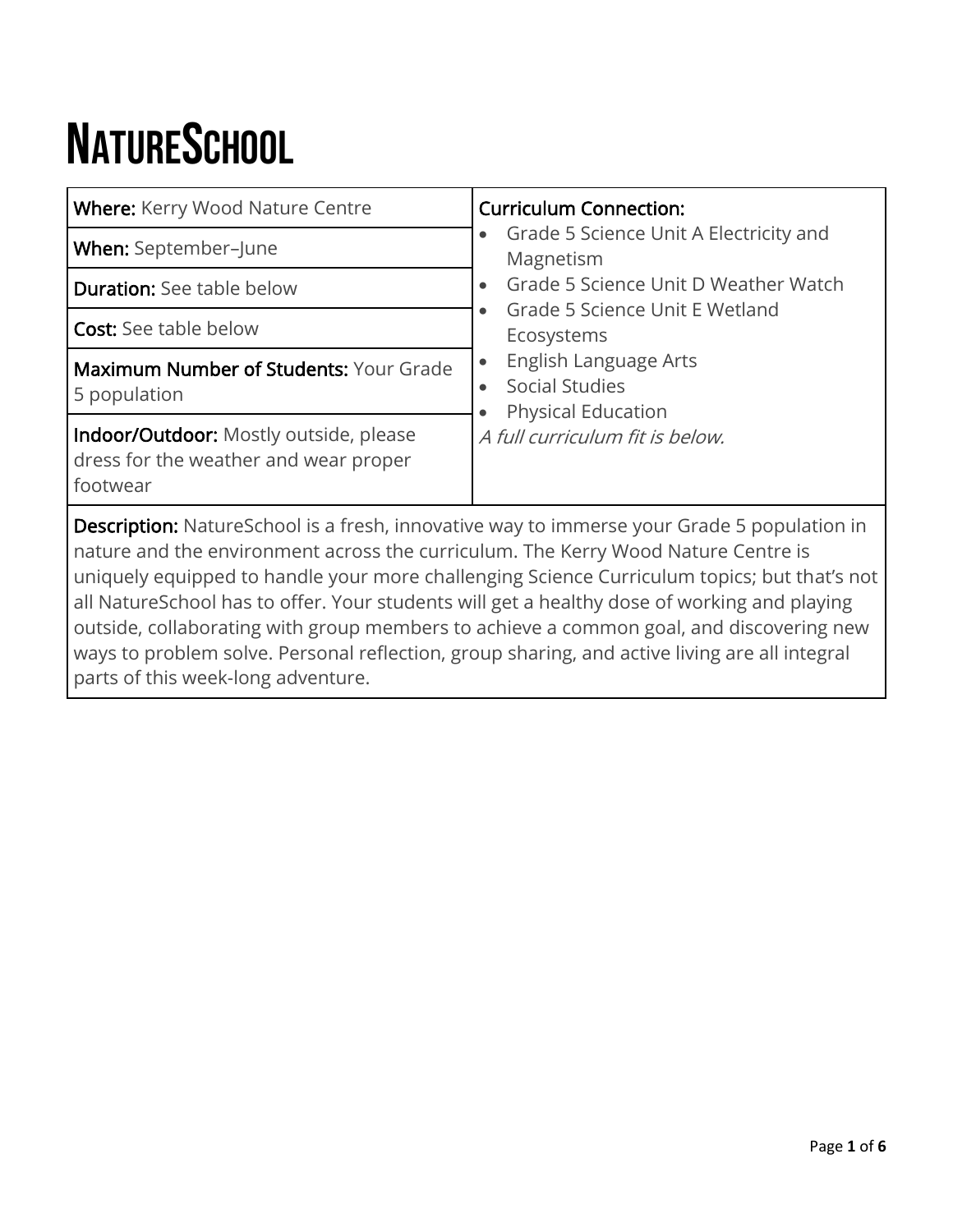## **GRADE 5 NATURESCHOOLS**

#### **MONDAY**

Walk the 1 km trail and begin learning about Central Alberta's natural and cultural history.

#### **TUESDAY**

Hike the 4 km loop around the Gaetz Lakes Sanctuary. Compare ecosystem characteristics and take weather observations.

Explore

Collaborate

**Share** 

#### **WEDNESDAY**

Listen to an animated reading of a children's story written by Kerry Wood then write the next chapter in this whimsical saga. Work in groups to complete a scavenger hunt based on compass instructions.

> Kerry Wood Nature Centre

#### **THURSDAY**

Visit the nearby Red Deer River riparian zone. Compare and contrast rivers and wetlands. Collaborate with group members to utilize the information learned at NatureSchool in a final group project then present your ideas to the class.

#### FRIDAY

Spend the day at McKenzie Trails to get up close and personal with this bountiful wetland ecosystem. Discover the dynamics of life in a wetland through pond dipping and an interactive food chain game.

Active

Grow

**Openness** 

### **NATURESCHOOL PROGRAM COSTS**

| <b>SCHEDULE</b>                                                                                | <b>COST</b> | <b>DESCRIPTION</b>                                                                                                                                                                                                                                                                                                                             |
|------------------------------------------------------------------------------------------------|-------------|------------------------------------------------------------------------------------------------------------------------------------------------------------------------------------------------------------------------------------------------------------------------------------------------------------------------------------------------|
| One week at the<br>Nature Centre,<br>5 hours/day                                               |             | \$2800 Celebrate the end of Grade 5 with a full week of school at the<br>Kerry Wood Nature Centre in May or June. One day will be<br>entirely at McKenzie Trails Recreation Area.                                                                                                                                                              |
| 4 in-school visits<br>of 2 hours each,<br>and one week at<br>the Nature Centre,<br>5 hours/day |             | \$3300 Meet four times throughout the year at your school so we can<br>begin to build a relationship with your students and develop the<br>skills we will need for the full week. Together we'll explore the<br>seasonal changes that occur in Central Alberta. Finish the year<br>with a full week of school at the Kerry Wood Nature Centre. |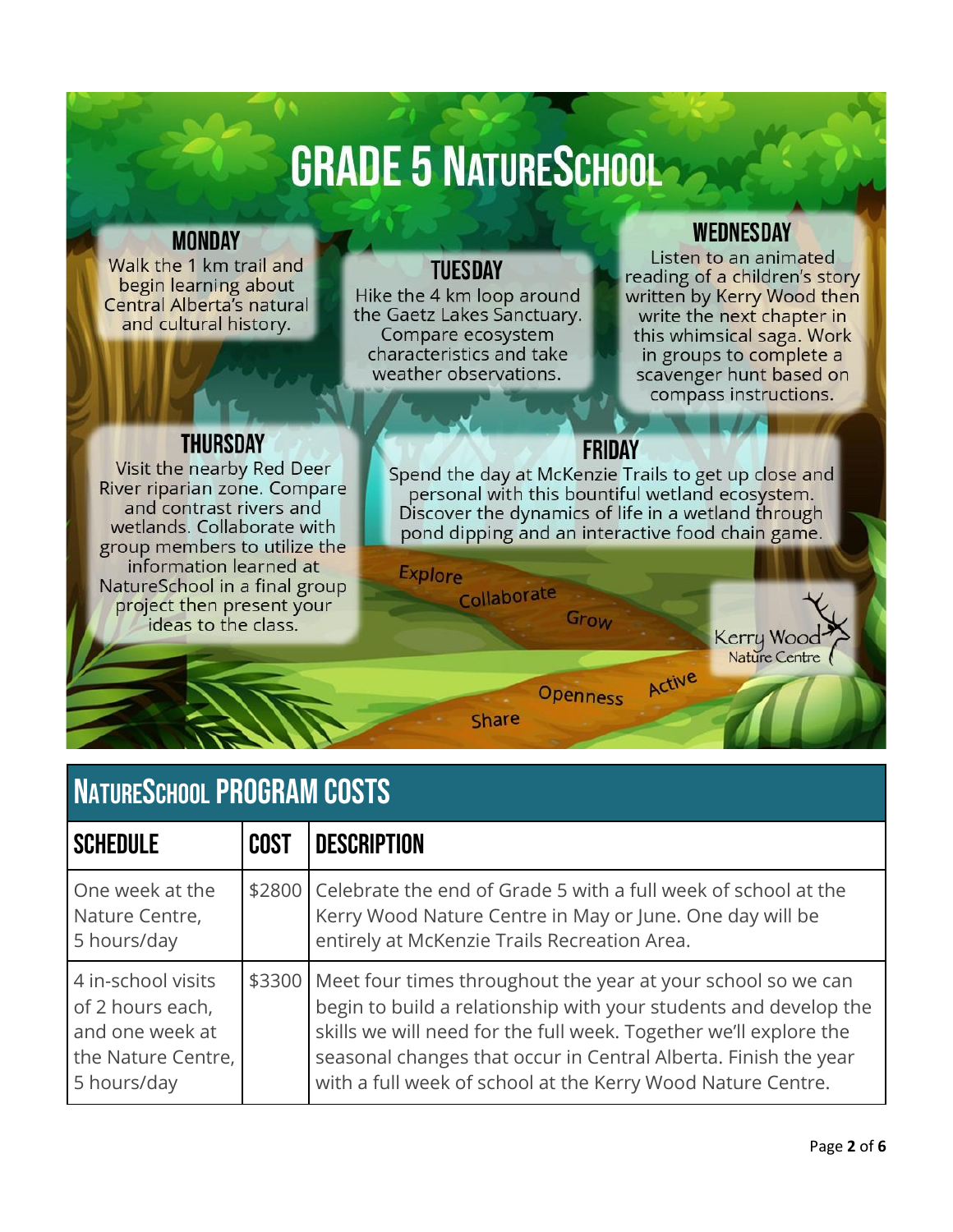| <b>NATURESCHOOL FULL CURRICULUM CONNECTION</b> |                              |                                                                                                                                                                                                                                                                                                                                                                                                                                                                                                                                                                                                                                                                                                                        |
|------------------------------------------------|------------------------------|------------------------------------------------------------------------------------------------------------------------------------------------------------------------------------------------------------------------------------------------------------------------------------------------------------------------------------------------------------------------------------------------------------------------------------------------------------------------------------------------------------------------------------------------------------------------------------------------------------------------------------------------------------------------------------------------------------------------|
| <b>SUBJECT</b>                                 | <b>TOPIC</b>                 | <b>SPECIFIC OUTCOMES</b>                                                                                                                                                                                                                                                                                                                                                                                                                                                                                                                                                                                                                                                                                               |
| Science                                        | <b>Skills</b><br>Outcomes    | ask questions that lead to exploration and investigation<br>identify one or more ways of finding answers to given<br>questions<br>work individually or cooperatively in planning and carrying<br>out procedures<br>identify sources of information and ideas and access<br>information and ideas from those sources<br>communicate with group members to share and evaluate<br>ideas, and assess progress<br>record observations and measurements accurately, using a<br>chart format where appropriate<br>state an inference, based on results<br>identify new questions that arise from what was learned                                                                                                             |
| Science                                        | Electricity and<br>Magnetism | demonstrate and interpret evidence of magnetic fields<br>around magnets and around current-carrying wires, by use<br>of iron filings or by use of one or more compasses                                                                                                                                                                                                                                                                                                                                                                                                                                                                                                                                                |
| Science                                        | Weather Watch                | describe and demonstrate methods for measuring wind<br>$\bullet$<br>speed and for finding wind direction<br>record weather over a period of time<br>identify some common types of clouds, and relate them to<br>weather patterns<br>appreciate how important it is to be able to forecast weather<br>and to have suitable clothing or shelter to endure various<br>types of weather                                                                                                                                                                                                                                                                                                                                    |
| Science                                        | Wetland<br>Ecosystems        | recognize and describe one or more examples of wetland<br>ecosystems found in the local area<br>understand that a wetland ecosystem involves interactions<br>between living and nonliving things, both in and around the<br>water<br>identify some plants and animals found at a wetland site,<br>both in and around the water; and describe the life cycles of<br>these plants and animals<br>identify and describe adaptations that make certain plants<br>and animals suited for life in a wetland<br>understand and appreciate that all animals and plants, not<br>just the large ones, have an important role in a wetland<br>community<br>identify the roles of different organisms in the food web of a<br>pond |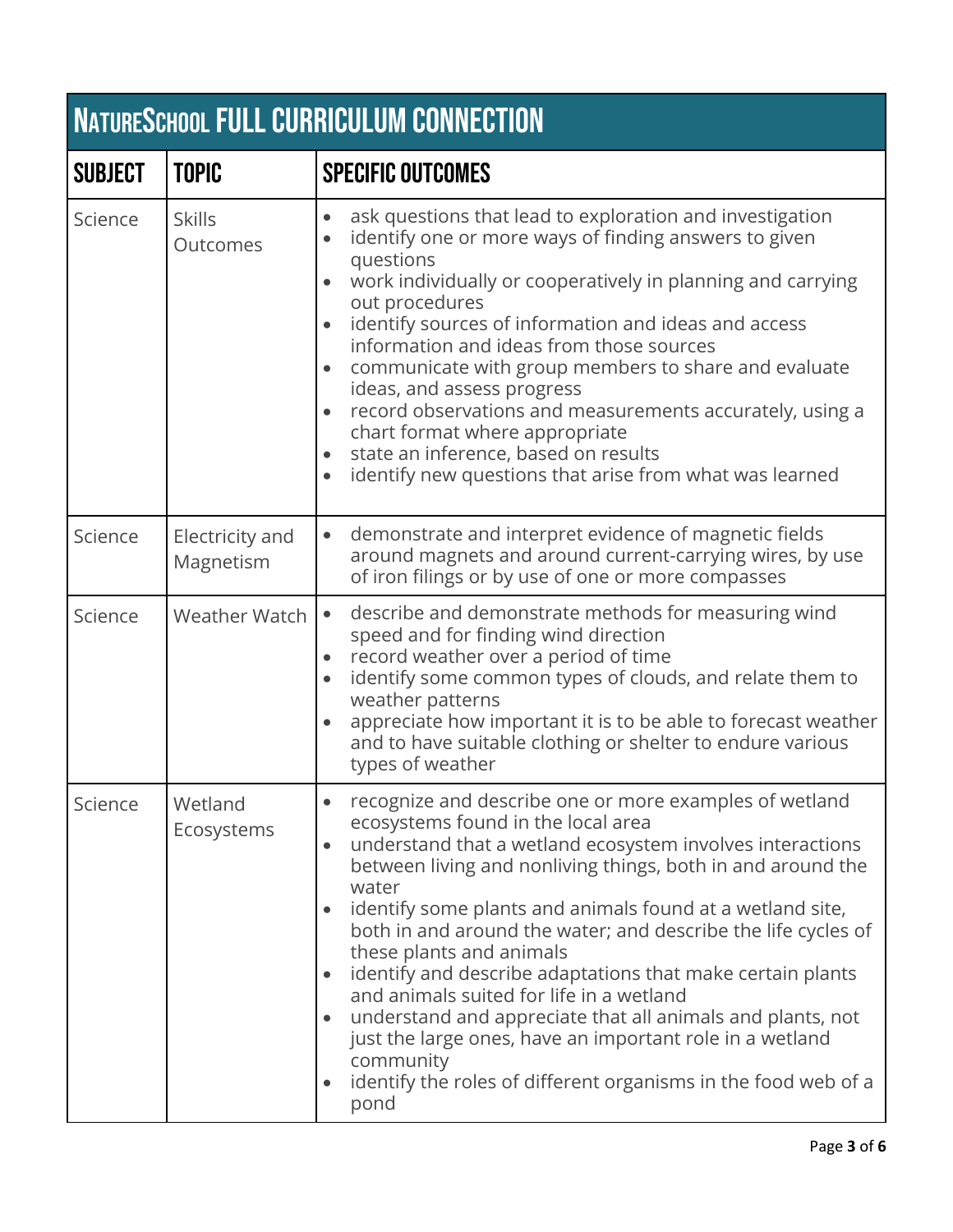|                             |                                                                                                         | identify human actions that can threaten the abundance or<br>survival of living things in wetland ecosystems<br>identify individual and group actions that can be taken to<br>$\bullet$<br>preserve and enhance wetland habitats                                                                                                                                                                                                                                                                                                                                                                                                                                                                                                                                                                                                                                               |
|-----------------------------|---------------------------------------------------------------------------------------------------------|--------------------------------------------------------------------------------------------------------------------------------------------------------------------------------------------------------------------------------------------------------------------------------------------------------------------------------------------------------------------------------------------------------------------------------------------------------------------------------------------------------------------------------------------------------------------------------------------------------------------------------------------------------------------------------------------------------------------------------------------------------------------------------------------------------------------------------------------------------------------------------|
| English<br>Language<br>Arts | Explore<br>thoughts,<br>ideas, feelings<br>and<br>experiences                                           | use appropriate prior knowledge and experiences to make<br>sense of new ideas and information<br>read, write, represent and talk to explore personal<br>understandings of new ideas and information<br>search for further ideas and information from others and<br>from oral, print and other media texts to extend<br>understanding                                                                                                                                                                                                                                                                                                                                                                                                                                                                                                                                           |
| English<br>Language<br>Arts | Comprehend<br>and respond<br>personally and<br>critically to<br>oral, print and<br>other media<br>texts | describe ways that personal experiences and prior<br>knowledge contribute to understanding new ideas and<br>information<br>comprehend new ideas and information by responding<br>personally, taking notes and discussing ideas with others<br>experience oral, print and other media texts from a variety<br>of cultural traditions and genres, such as historical fiction,<br>myths, biographies, poetry, news reports and guest<br>speakers<br>describe and discuss new places, times, characters and<br>$\bullet$<br>events encountered in oral, print and other media texts<br>identify the main characteristics of familiar media and media<br>texts<br>experiment with words and sentence patterns to create<br>word pictures<br>use texts from listening, reading and viewing experiences as<br>$\bullet$<br>models for producing own oral, print and other media texts |
| English<br>Language<br>Arts | Manage ideas<br>and<br>information                                                                      | develop and follow own plan for gathering and recording<br>ideas and information<br>organize ideas and information to emphasize key points for<br>the audience<br>record information in own words<br>combine ideas and information from several sources<br>record ideas and information in relevant categories,<br>$\bullet$<br>according to a research plan<br>connect gathered information to prior knowledge to reach<br>new conclusions<br>communicate ideas and information in a variety of oral, print<br>and other media texts                                                                                                                                                                                                                                                                                                                                          |
| English<br>Language<br>Arts | Enhance the<br>clarity and<br>artistry of<br>communication                                              | experiment with words, phrases, sentences and multimedia<br>effects to enhance meaning and emphasis<br>use words and phrases to modify and clarify ideas in own<br>writing                                                                                                                                                                                                                                                                                                                                                                                                                                                                                                                                                                                                                                                                                                     |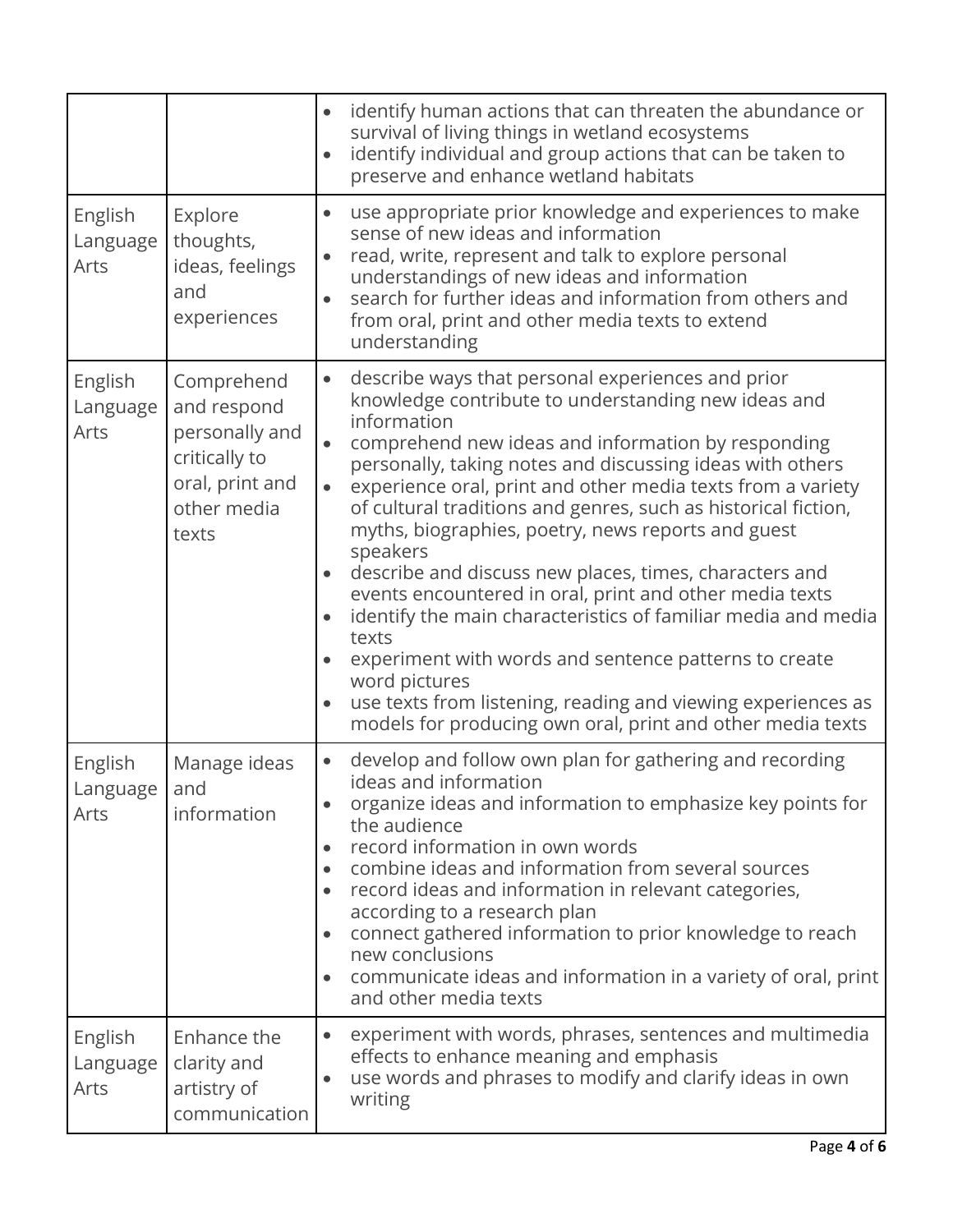|                             |                                                          | use capital letters, appropriately, in titles, headings and<br>subheadings in own writing<br>use quotation marks and separate paragraphs to indicate<br>$\bullet$<br>passages of dialogue in own writing<br>organize ideas and information in presentations to maintain<br>a clear focus and engage the audience<br>adjust volume, tone of voice and gestures to engage the<br>audience; arrange presentation space to focus audience<br>attention<br>identify and interpret the purpose of verbal and nonverbal<br>messages and the perspectives of the presenter<br>show respect for the presenter's opinions by listening<br>politely and providing thoughtful feedback |
|-----------------------------|----------------------------------------------------------|----------------------------------------------------------------------------------------------------------------------------------------------------------------------------------------------------------------------------------------------------------------------------------------------------------------------------------------------------------------------------------------------------------------------------------------------------------------------------------------------------------------------------------------------------------------------------------------------------------------------------------------------------------------------------|
| English<br>Language<br>Arts | Respect,<br>support and<br>collaborate<br>with others    | accept and take responsibility for fulfilling own role as a<br>group member<br>discuss and decide whether to work individually or<br>collaboratively to achieve specific goals<br>formulate questions to guide research or investigations, with<br>attention to specific audiences and purposes<br>contribute ideas to help solve problems, and listen and<br>respond constructively<br>show appreciation for the contributions of others, and offer<br>constructive feedback to group members                                                                                                                                                                             |
| Social<br><b>Studies</b>    | Physical<br>Geography of<br>Canada                       | appreciate the variety and abundance of natural resources<br>in Canada<br>appreciate the environmental significance of national parks<br>and protected areas in Canada<br>appreciate how the land sustains communities and the<br>$\bullet$<br>diverse ways that people have of living with the land<br>demonstrate care and concern for the environment through<br>their choices and actions                                                                                                                                                                                                                                                                              |
| Social<br><b>Studies</b>    | Histories and<br>Stories of Ways<br>of Life in<br>Canada | recognize how an understanding of Canadian history and<br>the stories of its peoples contributes to their sense of<br>identity<br>acknowledge oral traditions, narratives and stories as valid<br>sources of knowledge about the land and diverse Aboriginal<br>cultures and history                                                                                                                                                                                                                                                                                                                                                                                       |
| Physical<br>Education       | Activity                                                 | select, perform and refine more challenging locomotor<br>sequences<br>select, perform and refine more challenging nonlocomotor<br>sequences<br>select, perform and refine more challenging basic skills in a<br>variety of environments and using various equipment                                                                                                                                                                                                                                                                                                                                                                                                        |